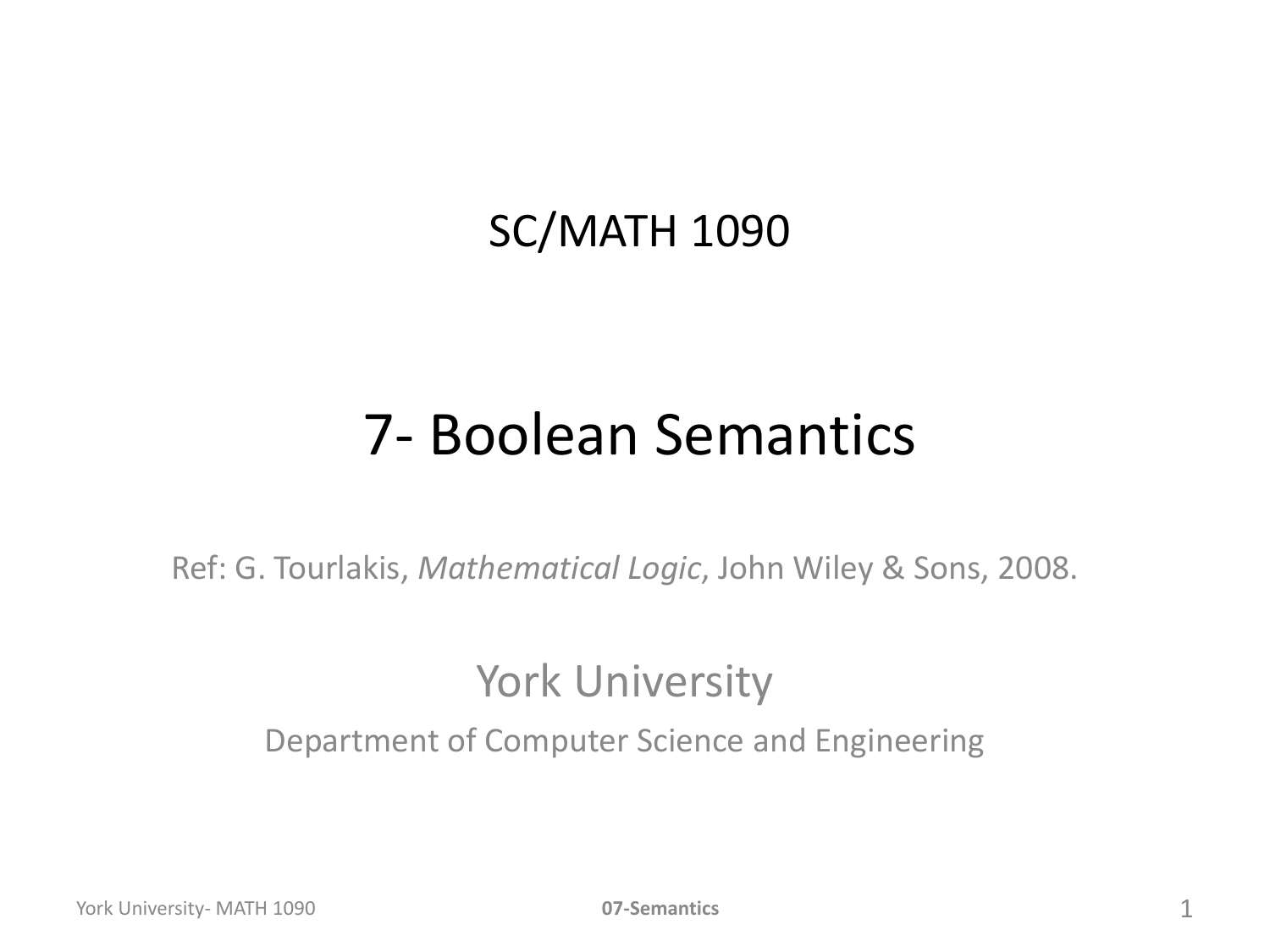# **Overview**

- Two main theorems:
	- Soundness: Our Boolean Logic is sound and truthful. Everything we can prove using the Boolean Logic is actually true.
	- Completeness: Our Boolean Logic is complete. Everything that is true (and can be represented in Boolean logic), the Boolean Logic can prove.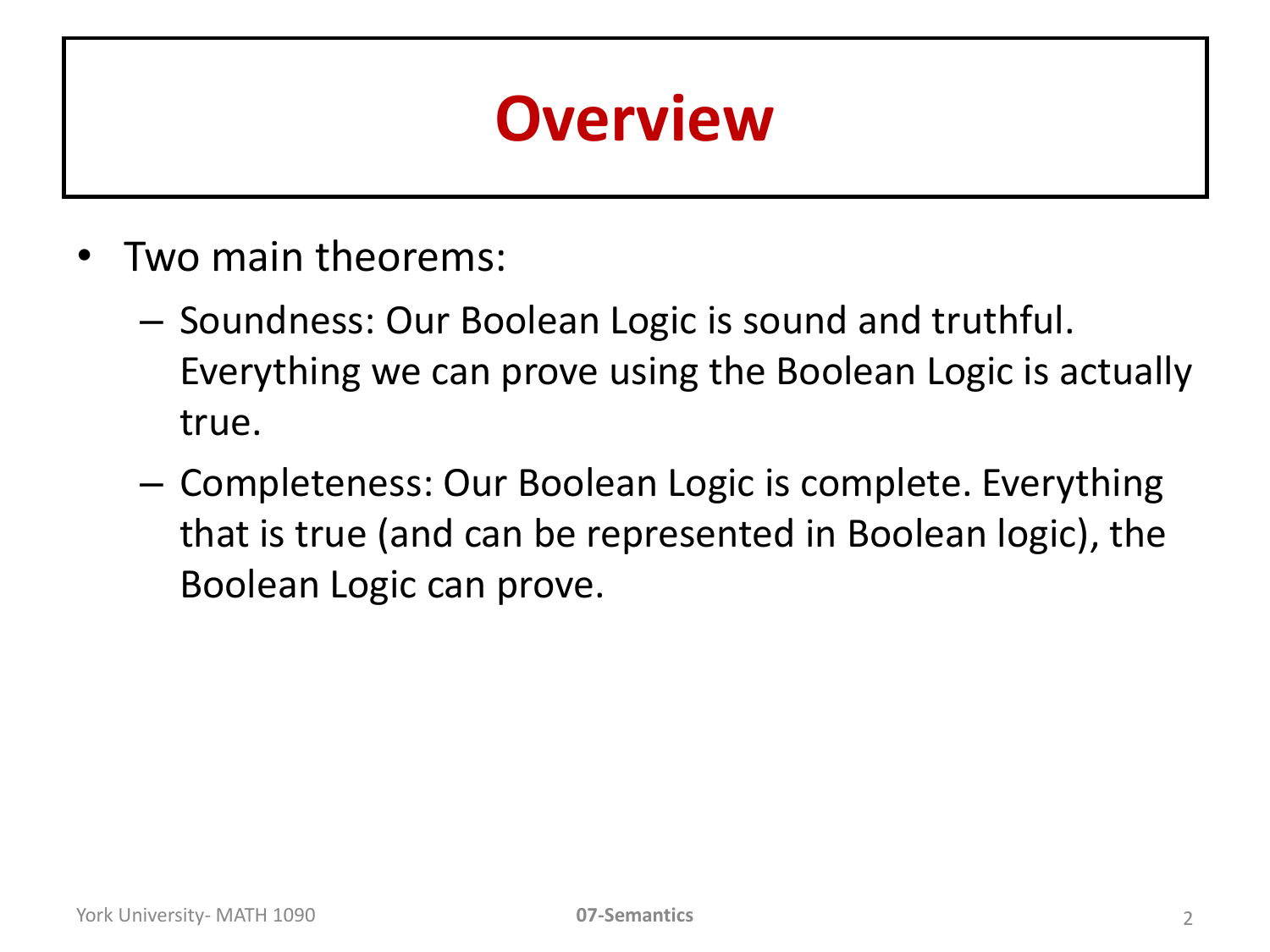### **Soundness**

• The primary rules of inference are truthful, i.e.

$$
A, A \equiv B \models_{taut} B
$$

$$
A \equiv B \models_{taut} C[\mathbf{p} := A] \equiv C[\mathbf{p} := B]
$$

- All logical axioms are tautologies.
- **Metatheorem**. **(Soundness of Propositional Calculus)**  If  $\Gamma \vdash A$  then  $\Gamma \models_{taut} A$ .

– Proof by induction on length of –proofs where A occurs.

**Corollary.** If  $\vdash A$ , then  $\models_{taut} A$ .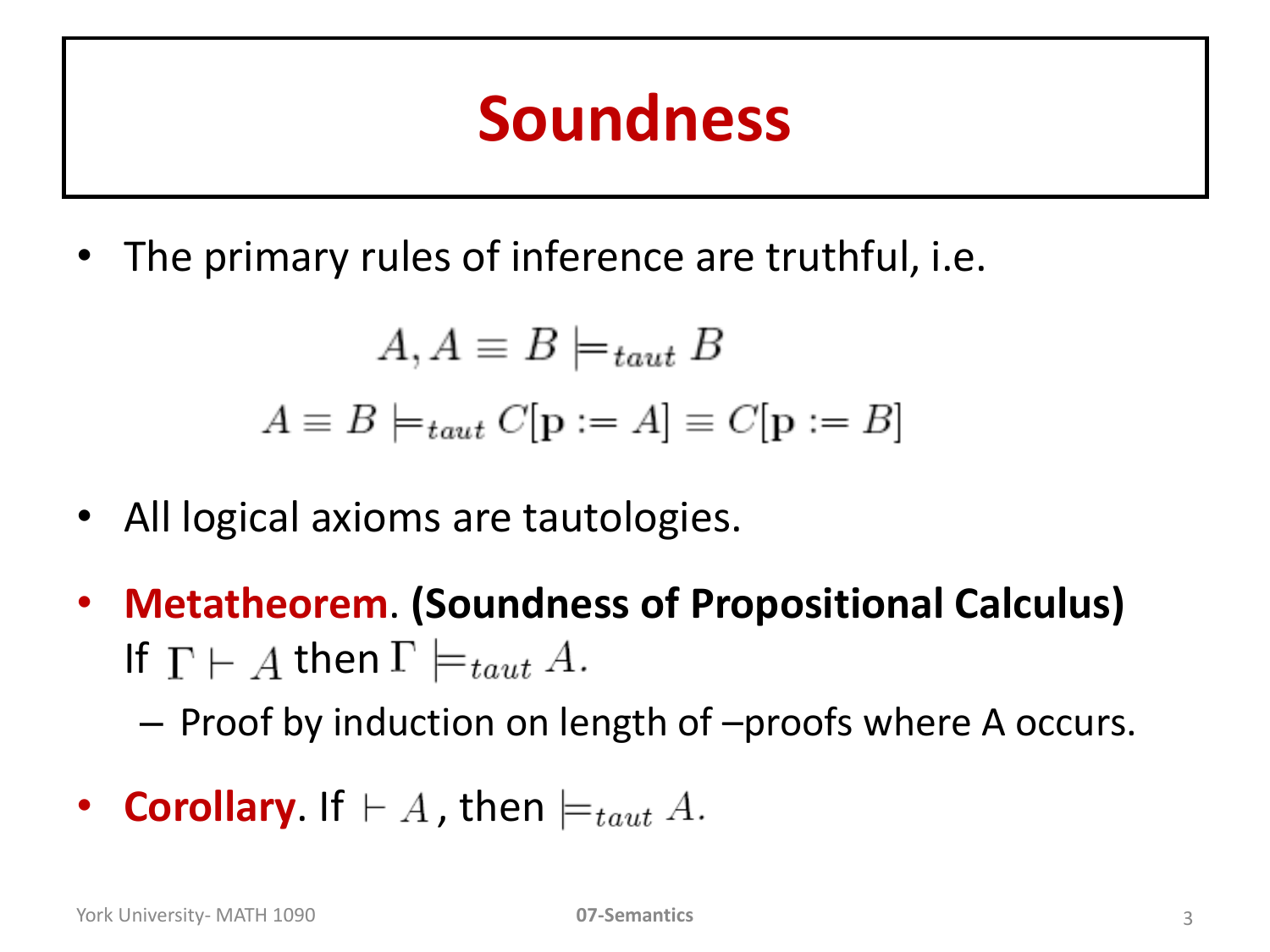### **Counter-example construction**

• Soundness Theorem:

 $-$  If  $\Gamma \vdash A$ , then  $\Gamma \models_{taut} A$ .

• *Contrapositive* of Soundness theorem:

$$
\mathsf{\textcolor{blue}{-}} \ \ \mathsf{If} \ \ \Gamma \ \not \models_{\mathrm{taut}} A \ \text{, then} \ \Gamma \ \not \vdash A
$$

- Reminder:  $\Gamma \vdash A$  is a theorem schema.
- In order to show that A is not provable, we can find a specific formula, and some state v for which v(A)=**f**.